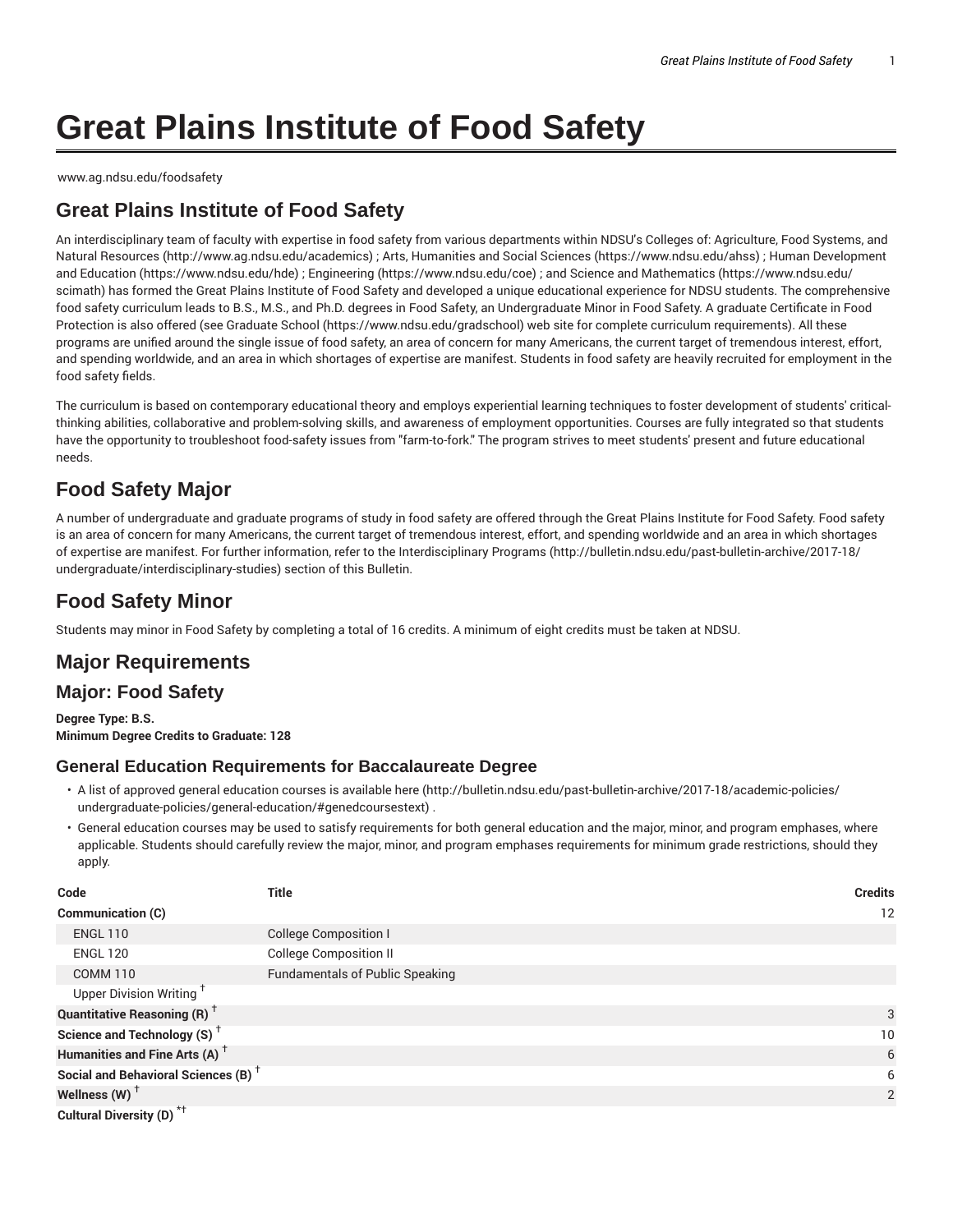| <b>Global Perspectives (G)</b> <sup>*†</sup> |  |  |
|----------------------------------------------|--|--|
|                                              |  |  |
|                                              |  |  |

Total Credits 39

- \* May be satisfied by completing courses in another General Education category.
- † May be satisfied with courses required in the major. Review major requirements to determine if a specific upper division writing course is required.

## **Major Requirements**

| Code                             | <b>Title</b>                                                                                                  | <b>Credits</b> |
|----------------------------------|---------------------------------------------------------------------------------------------------------------|----------------|
| <b>Food Safety Required Core</b> |                                                                                                               |                |
| <b>AGRI 150</b>                  | Agriculture Orientation (Students transferring in 24 or more credits do not need to take AGRI 150.)           | $\mathbf{1}$   |
| <b>AGRI 189</b>                  | Skills for Academic Success '                                                                                 | 1              |
| <b>ANSC 340</b>                  | <b>Principles of Meat Science</b>                                                                             | 3              |
| <b>CFS 200</b>                   | Introduction to Food Systems                                                                                  | $2 - 3$        |
| or CFS 210                       | Introduction to Food Science and Technology                                                                   |                |
| Select one from the following:   |                                                                                                               | 3 or 4         |
| <b>CFS 460</b>                   | Food Chemistry                                                                                                |                |
| & CFS 461                        | and Food Chemistry Laboratory                                                                                 |                |
| <b>CFS 464</b>                   | <b>Food Analysis</b>                                                                                          |                |
| Select one from the following:   |                                                                                                               | 3 or 4         |
| <b>CFS 370</b>                   | Food Processing I                                                                                             |                |
| <b>CFS 470</b><br>& CFS 471      | Food Processing II<br>and Food Processing Laboratory                                                          |                |
| <b>MICR 350</b><br>& 350L        | <b>General Microbiology</b><br>and General Microbiology Lab                                                   | 5              |
| <b>MICR 474</b>                  | Epidemiology                                                                                                  | 3              |
| <b>SAFE 401</b>                  | Food Safety Information & Flow of Food                                                                        | $\mathbf{1}$   |
| <b>SAFE 402</b>                  | <b>Foodborne Hazards</b>                                                                                      | 1              |
| <b>SAFE 403</b>                  | <b>Food Safety Risk Assessment</b>                                                                            | $\mathbf{1}$   |
| <b>SAFE 404</b>                  | Epidemiology of Foodborne Illness                                                                             | 1              |
| <b>SAFE 405</b>                  | Costs of Food Safety                                                                                          | 1              |
| <b>SAFE 406</b>                  | Food Safety Crisis Communication                                                                              | 1              |
| <b>SAFE 407</b>                  | Food Safety Risk Management                                                                                   | 1              |
| <b>SAFE 408</b>                  | Food Safety Regulatory Issues                                                                                 | 1              |
| <b>SAFE 409</b>                  | Food Safety Risk Communication & Education                                                                    | $\mathbf{1}$   |
| <b>SAFE 452</b>                  | Food Laws and Regulations                                                                                     | 3              |
| <b>SAFE 484</b>                  | Food Safety Practicum                                                                                         | $1 - 3$        |
| SAFE/COMM 485                    | <b>Risk and Crisis Communication</b>                                                                          | 3              |
| <b>Supporting Courses</b>        |                                                                                                               |                |
| <b>BIOC 260</b>                  | <b>Elements of Biochemistry</b>                                                                               | $3 - 4$        |
| or BIOC 460                      | Foundations of Biochemistry and Molecular Biology I                                                           |                |
| <b>BIOL 150</b><br>& 150L        | General Biology I<br>and General Biology I Laboratory                                                         | $\overline{4}$ |
| <b>CHEM 121</b>                  | General Chemistry I                                                                                           | 4              |
| & 121L                           | and General Chemistry I Laboratory (May satisfy general education category S)                                 |                |
| <b>CHEM 122</b><br>& 122L        | <b>General Chemistry II</b><br>and General Chemistry II Laboratory (May satisfy general education category S) | 4              |
| <b>CHEM 341</b>                  | Organic Chemistry I                                                                                           | 4              |
| & 341L                           | and Organic Chemistry I Laboratory                                                                            |                |
| <b>ECON 201</b>                  | Principles of Microeconomics (May satisfy general education category B and G)                                 | 3              |
| <b>ECON 202</b>                  | Principles of Macroeconomics (May satisfy general education category B and G)                                 | 3              |
| Select one of the following:     |                                                                                                               | 3 or 4         |
| <b>MATH 105</b>                  | Trigonometry                                                                                                  |                |
| <b>MATH 146</b>                  | <b>Applied Calculus I</b>                                                                                     |                |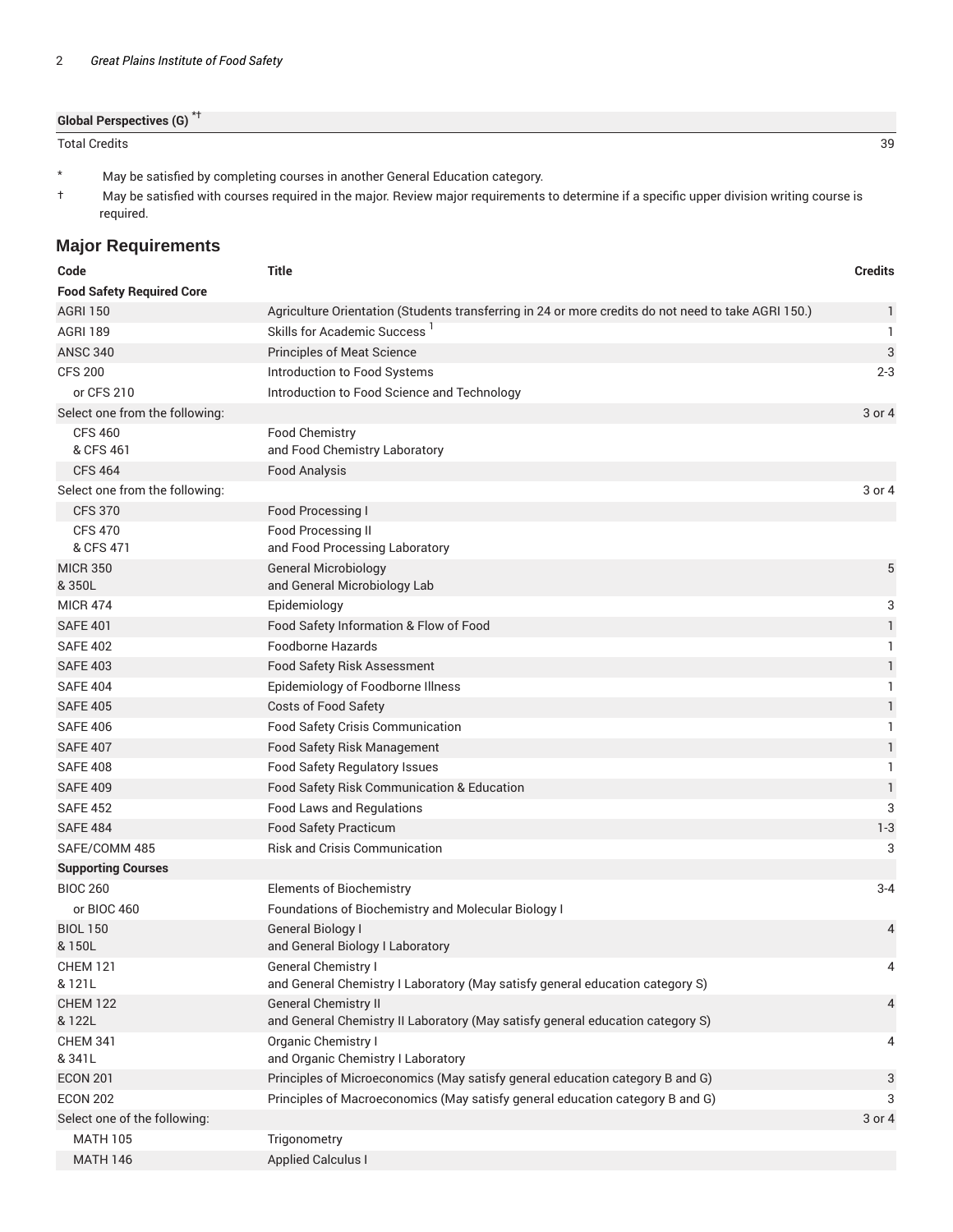| <b>MATH 165</b>           | Calculus I                                                                                       |       |
|---------------------------|--------------------------------------------------------------------------------------------------|-------|
| <b>PHYS 211</b><br>& 211L | College Physics I<br>and College Physics I Laboratory (May satisfy general education category S) |       |
| <b>STAT 330</b>           | Introductory Statistics (May satisfy general education category R)                               |       |
| <b>Total Credits</b>      |                                                                                                  | 63-76 |

1 AGRI189 is only required for first-time, first-year students--A first-time, first-year student is defined as a student who has not yet completed a college course as a college student. Students that are not first-time, first-year students that either transfer into the university or change their major are not required to take AGRI 189.

## **Minor Requirements**

## **Food Safety Minor**

#### **Minor Requirements**

#### **Required Credits: 16**

| Code                                                          | <b>Title</b>                                                                          | <b>Credits</b> |
|---------------------------------------------------------------|---------------------------------------------------------------------------------------|----------------|
| <b>Required Courses</b>                                       |                                                                                       |                |
| <b>SAFE 401</b>                                               | Food Safety Information & Flow of Food                                                | 1              |
| <b>SAFE 402</b>                                               | <b>Foodborne Hazards</b>                                                              | $\mathbf{1}$   |
| <b>SAFE 403</b>                                               | <b>Food Safety Risk Assessment</b>                                                    | $\mathbf{1}$   |
| <b>SAFE 404</b>                                               | Epidemiology of Foodborne Illness                                                     | $\mathbf{1}$   |
| <b>SAFE 405</b>                                               | Costs of Food Safety                                                                  | $\mathbf{1}$   |
| <b>SAFE 406</b>                                               | Food Safety Crisis Communication                                                      | 1              |
| <b>SAFE 407</b>                                               | Food Safety Risk Management                                                           | $\mathbf{1}$   |
| <b>SAFE 408</b>                                               | Food Safety Regulatory Issues                                                         | $\mathbf{1}$   |
| <b>SAFE 409</b>                                               | Food Safety Risk Communication & Education                                            | $\mathbf{1}$   |
| <b>Elective Courses: Select 7 credits from the following:</b> |                                                                                       | $\overline{7}$ |
| <b>AGEC 339</b>                                               | Quantitative Methods & Decision Making                                                |                |
| <b>AGEC 344</b>                                               | <b>Agricultural Price Analysis</b>                                                    |                |
| <b>AGEC 375</b>                                               | Applied Agricultural Law                                                              |                |
| <b>AGEC 484</b>                                               | <b>Agricultural Policy</b>                                                            |                |
| <b>ANSC 340</b>                                               | <b>Principles of Meat Science</b>                                                     |                |
| <b>ANSC 344</b>                                               | <b>Fundamentals of Meat Processing</b>                                                |                |
| <b>ANSC 370</b>                                               | <b>Fundamentals/Animal Disease</b>                                                    |                |
| <b>ANSC 482</b>                                               | Sheep Industry and Production Systems                                                 |                |
| <b>ANSC 484</b>                                               | Swine Production/Pork Industry Systems                                                |                |
| <b>ANSC 486</b>                                               | Beef Industry and Production Systems                                                  |                |
| <b>ANSC 488</b>                                               | Dairy Industry and Production Systems                                                 |                |
| <b>CFS 471</b>                                                | <b>Food Processing Laboratory</b>                                                     |                |
| <b>CFS 480</b>                                                | Food Product Development                                                              |                |
| <b>COMM 486</b>                                               |                                                                                       |                |
| <b>EMGT 261</b>                                               | <b>Disaster Preparedness</b>                                                          |                |
| <b>EMGT 263</b>                                               | Disaster Response                                                                     |                |
| <b>EMGT 461</b>                                               | <b>Business Continuity and Crisis Management</b>                                      |                |
| <b>HNES 141</b>                                               | <b>Food Sanitation</b>                                                                |                |
| <b>HNES 361</b><br>&361L                                      | Foodservice Systems Management I<br>and Foodservice Systems Management I Laboratory   |                |
| <b>HNES 460</b><br>& 460L                                     | Foodservice Systems Management II<br>and Foodservice Systems Management II Laboratory |                |
| <b>MICR 350</b><br>& 350L                                     | <b>General Microbiology</b><br>and General Microbiology Lab                           |                |
| <b>MICR 453</b>                                               | Food Microbiology                                                                     |                |